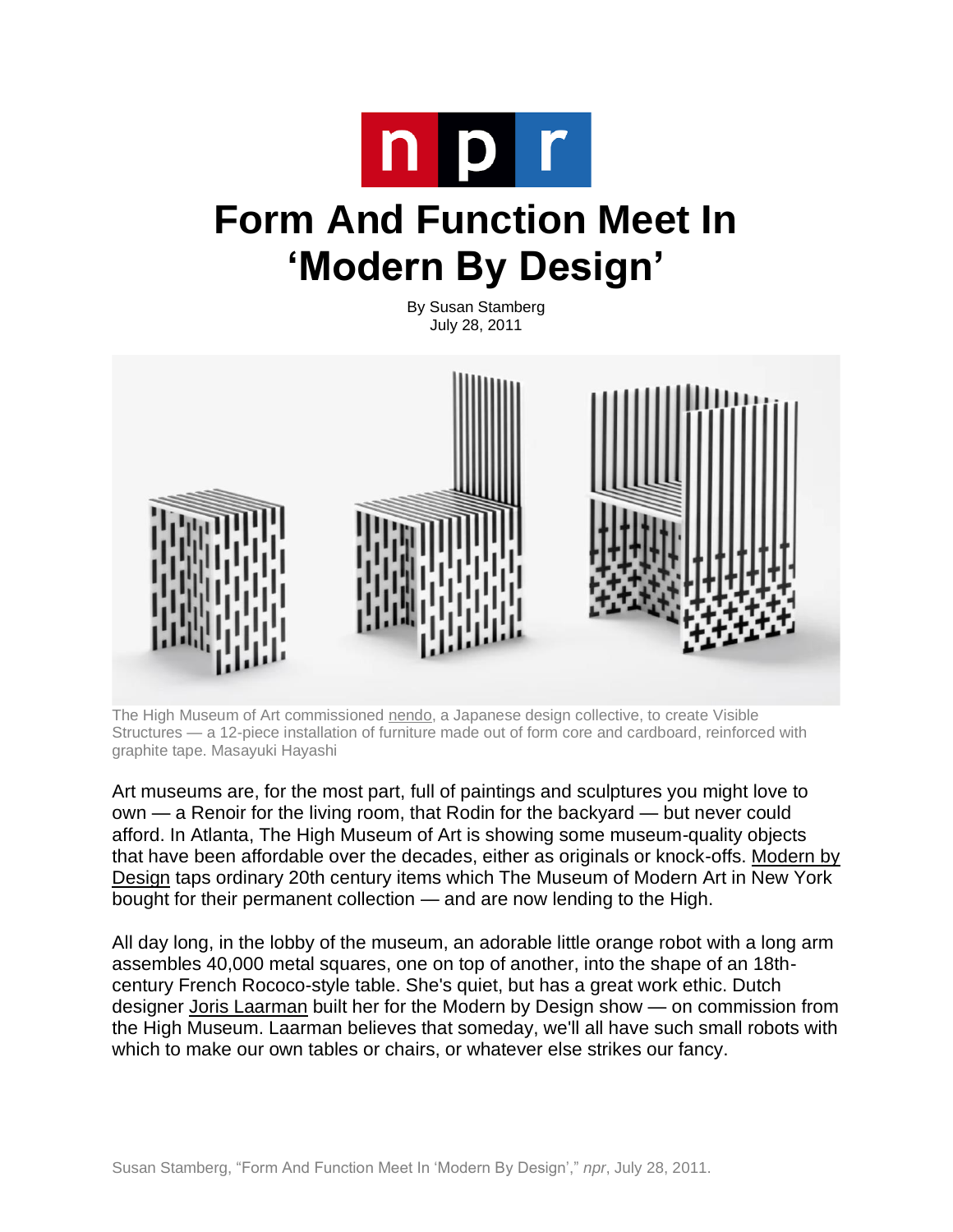"Digital Matter" | Abby The Robot



Dutch designer Joris Laarman describes Abby the Robot, while "she" uses a digital blueprint to build a side table. High Museum YouTube

That's design in the future. But it's past designs that are at the heart of this show. There's an axe, a sewing machine, the blade of a saw, and a 1941 Chemex Coffee Maker — a large Pyrex glass beaker, with a wooden belt around its tapered middle, and a narrow leather strip tied around the wood.

"It's something I lived with and loved," recalls Michael Shapiro, director of the High Museum, remembering a knock-off Chemex Coffee Maker from his student days. "This kind of thing ... had a sense of utilitarian purity, simplicity. [It] made great coffee and it was nothing more than ... a chemistry set. It was just beautiful."

But does it have a place in a museum? Does a spatula? Poultry shears? A soup ladle? These are [ordinary, everyday objects,](http://media.npr.org/assets/img/2011/07/20/img_2811_custom.jpg) but Shapiro says their designs make them special.

"Simple, pure, honest, direct craftsmanship is sort of like what Frank Stella said about his paintings in the early 60s: What you see is what you see." Shapiro explains. "This is what it is. This coffee maker is what it is. This axe is what it is. This sieve is what it is. It's nothing more than what it is, but we can make it simple and beautiful."

One simple and beautiful design from the first, ground-breaking Museum of Modern Art design show in 1934, is a no-fuss black spring from a railroad car. "It's like a slinky gone mad," says Shapiro. "It's a slinky that went to the gym for two years." Shiny, and very handsome.

Also on loan from MoMA's first Modern design show is a gleaming silver sculpture that Shapiro calls "radically simple." The "sculpture" is actually the aluminum propeller of an outboard motor. "It's a fan, really. It's a fan for pushing water," he says. "But when you're tired of the boat, you can just take the propeller off, and mount it ... in your living room."

It's easy to confuse the concepts of modern and Modernism — one would think the word modern means "this minute." But it doesn't. "I think contemporary means this minute," Shapiro explains. "Modern really means a historical period leading up to the present day." Modern — the period — begins in the 20th century. So if you grew up in